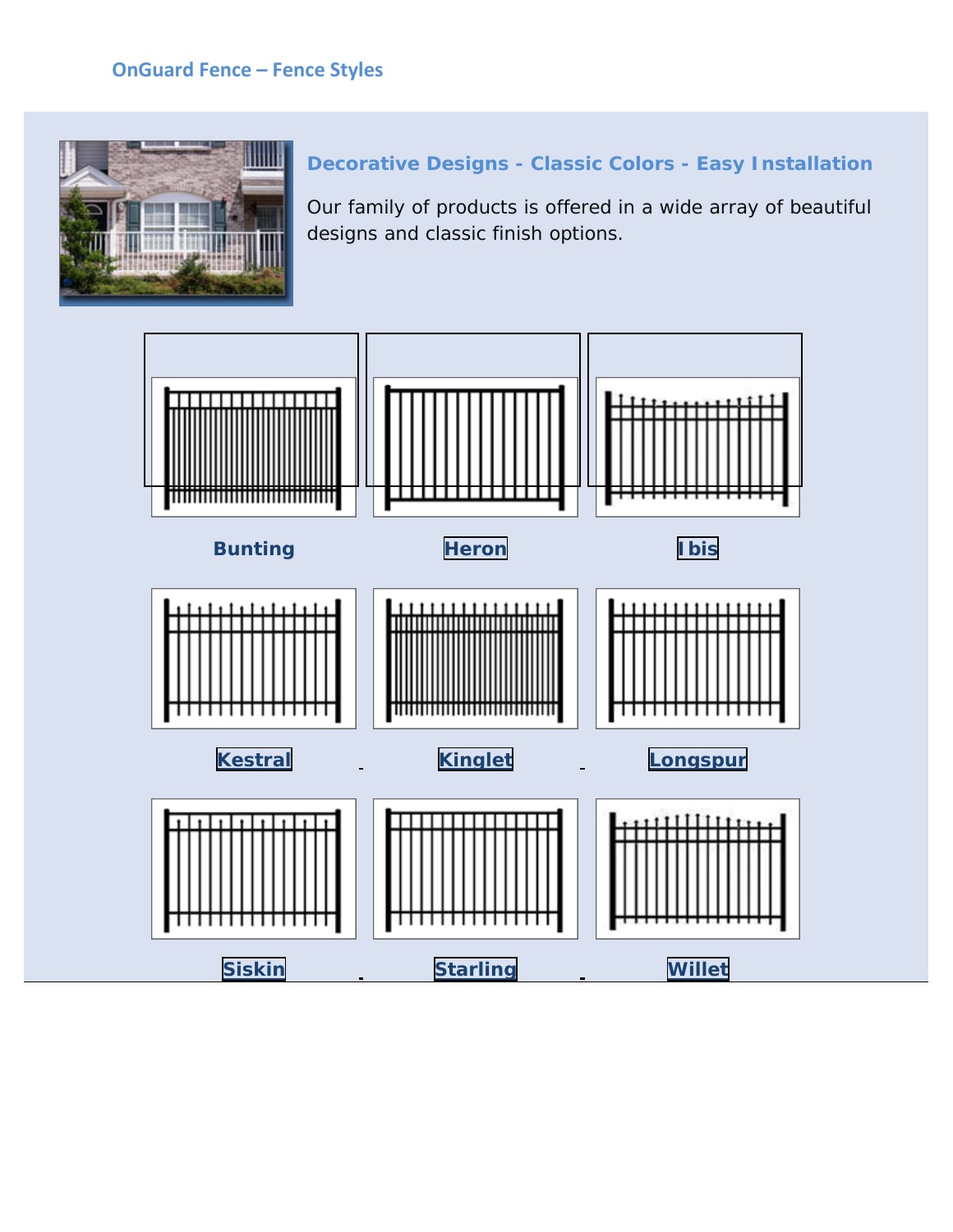### **OnGuard Fence – Features & Benefits**

#### **Superior Product Design**

- Each rail has three points of contact with its pickets. This unique design creates a strong bond that eliminates sagging, twisting, and cupping.
- Rails have no run lines or seams to accumulate water or debris, so fences resist mold and mildew.

#### **Long-Lasting Durability**

- Components are powder coated after punching and notching, resealing all exposed surfaces with a new protective powder coat finish.
- Crimped rail style channels water away from fence.

#### **Strength & Safety**

- All rails and pickets are measure before powder coating, making OnGuard one of the thickest in the industry.
- Pickets are designed with rounded points, making them safe for children and pets.



### **Classic Style**

- Our products have the classic look of wrought iron, but with the maintenance-free durability of aluminum.
- Corrosion-proof stainless steel screws, custom designed with smaller heads.

#### **Lifetime Warranty All of our products are backed by a lifetime warranty.**